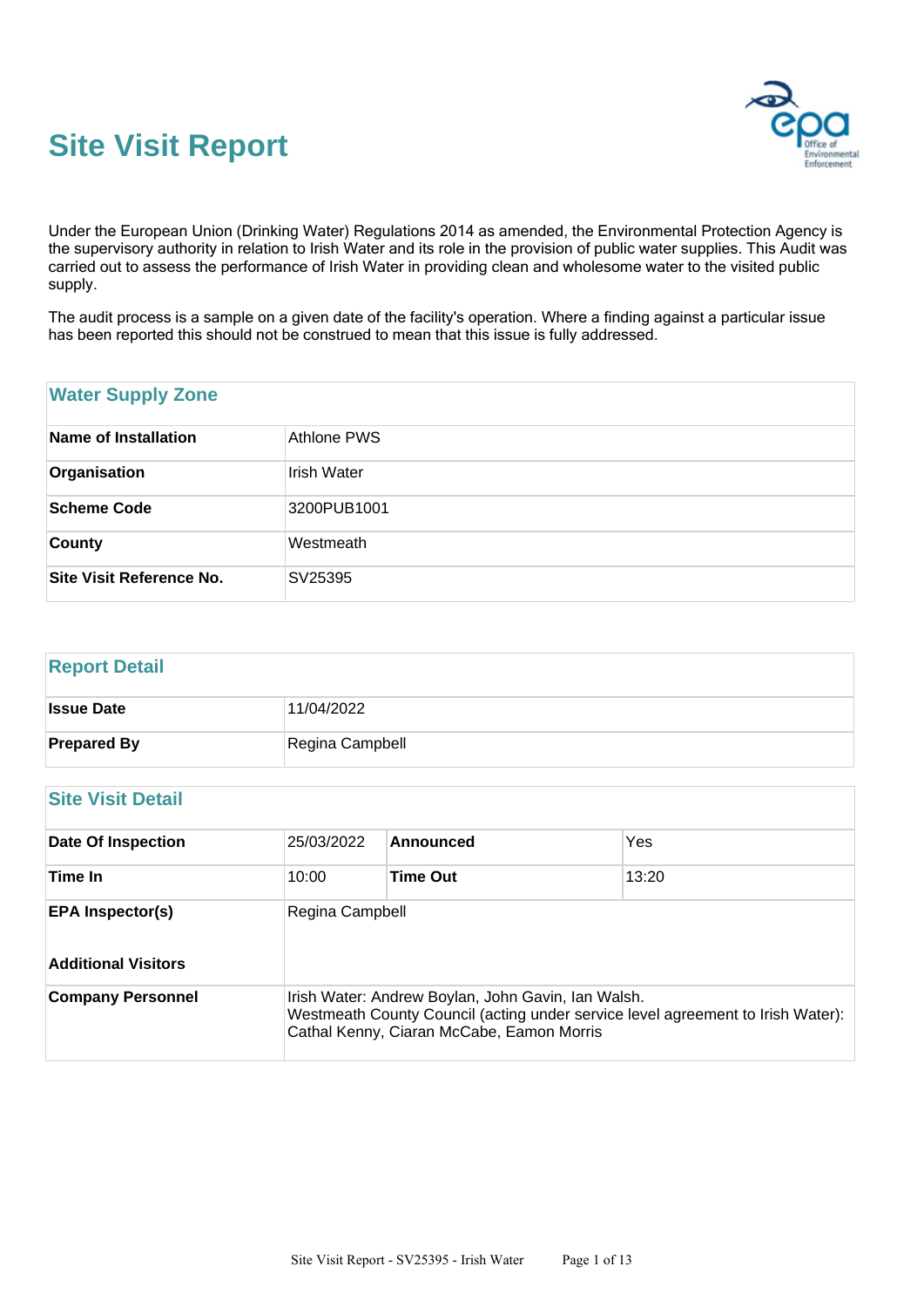

## **Summary of Key Findings**

1. A Boil Water Notice (BWN) was placed on the Athlone PWS from 10/03/22 and 11/03/22. The BWN was placed as a small quantity of water (ranging between 0.04% and 0.16% of daily production) did not receive UV disinfection (used for primary disinfection) between 06/03/22 and 09/03/22 due to a fault with an actuated valve which was repaired. All final water was chlorinated, however adequate chlorine contact is not achieved prior to the first consumer on the supply. The audit found that there was a delay in recognising the impact of the faulty valve on UV disinfection and escalating the issue to Irish Water.

2. The audit found that the Athlone Water Treatment Plant was operating satisfactorily and providing good quality water as evidenced by trends reviewed.

3. A supplementary treatment process at the plant commenced operation on 22/02/22 consisting of Actiflo clarification, filtration, UV and chlorination treatment. It treats an estimated one third of overall treated water produced. This stream adds further capacity to the treatment plant and allows greater flexibility if further upgrades are undertaken.

# **Introduction**

Irish Water said that the Athlone Public Water Supply serves a population of 19,013 which is less than the figure of 23,467 reported by Irish Water on the EPA Eden system. The supply volume is 9,500 m3/day (EDEN figure is 10,493 m3/day) and the source of the supply is the adjacent River Shannon.

The abstracted water is split after the addition of coagulant into two separate treatment streams as follows:

- Existing plant (treats 6,500 m3/day): clarification, filtration, UV and chlorination.
- Supplementary plant in operation since 22/02/22 (treats 3,000 m3/day): Actiflo clarification, filtration, UV and chlorination.

Both streams are combined at the Clear Water Tank, where fluoridation takes place, prior to entering the network. There is also a picket fence thickener, sludge holding tank and washwater tank for management of sludge and filter backwash water.

The plant operates 24 hours a day, seven days a week.

The audit was undertaken to assess the general operation and management of the plant and in response to a recent Boil Water Notice placed on the supply from 10/03/22 to 11/03/22.

## **Supply Zones Areas Inspected**

The treatment processes for the existing and supplementary plants were inspected.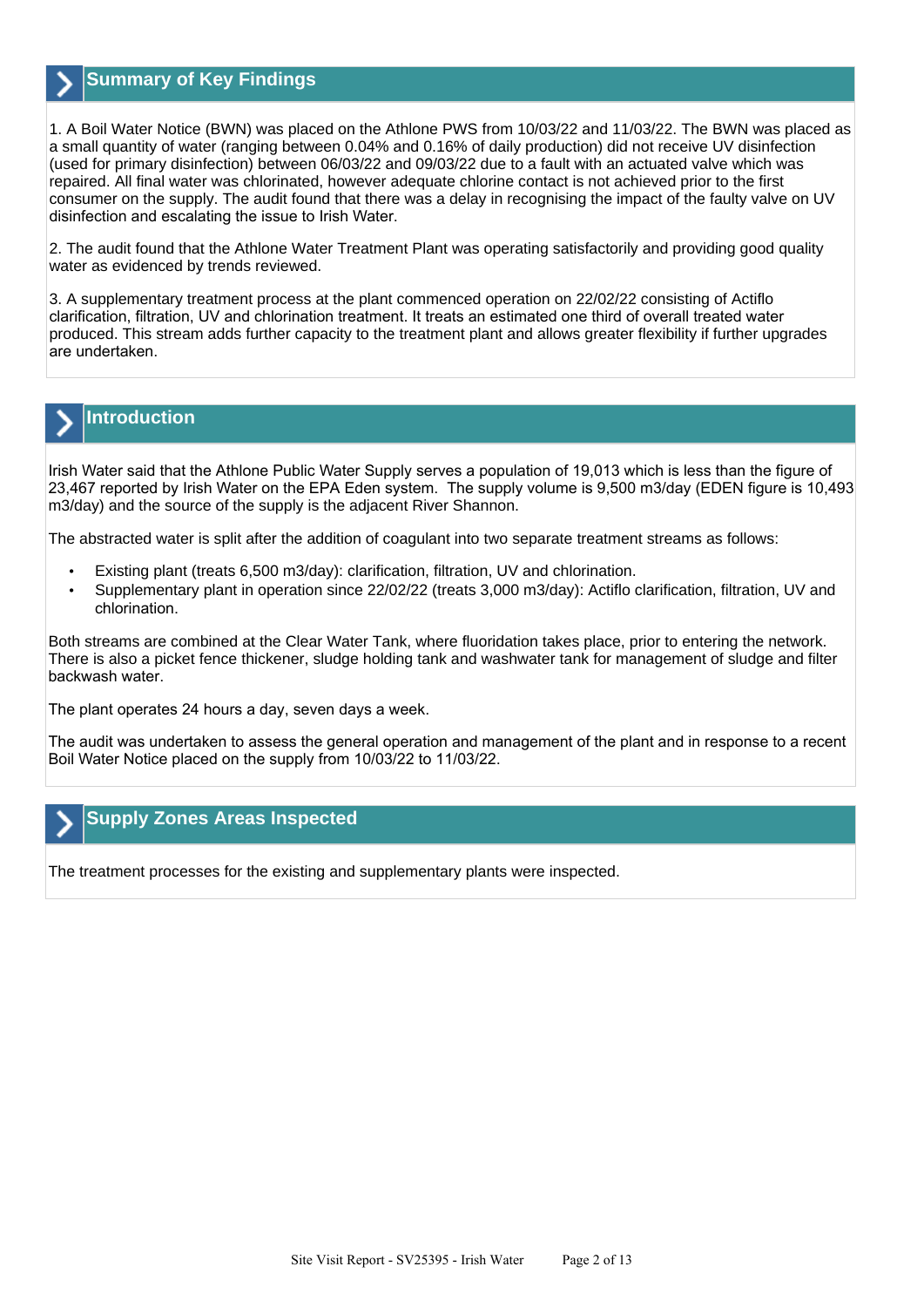|                                                                                                                                                                                                                                                                                                                                                                                                                                                                                                                                                                                                                                                                                     | <b>Answer</b> |
|-------------------------------------------------------------------------------------------------------------------------------------------------------------------------------------------------------------------------------------------------------------------------------------------------------------------------------------------------------------------------------------------------------------------------------------------------------------------------------------------------------------------------------------------------------------------------------------------------------------------------------------------------------------------------------------|---------------|
| Was the incident suitably alerted to the plant operators, escalated and managed in<br>order to maintain water quality and protect public health?                                                                                                                                                                                                                                                                                                                                                                                                                                                                                                                                    | No            |
| <b>Comment</b>                                                                                                                                                                                                                                                                                                                                                                                                                                                                                                                                                                                                                                                                      |               |
| A Boil Water Notice (BWN) was placed on the Athlone PWS from 10/03/22 to 11/03/22 due to a small<br>amount of inadequately disinfected water entering the supply.                                                                                                                                                                                                                                                                                                                                                                                                                                                                                                                   |               |
| The incident was caused by the outlet valve on the UV1/UV2 stream at the existing plant not fully closing<br>during plant start up following a plant shut down. This resulted in approximately 4 m3 of water over 2<br>minutes not receiving full UV disinfection (UV is used for primary disinfection) prior to chlorination and<br>entering the clear water tank. Usually the UV outlet valve remains in the closed position until the UV<br>disinfection system is fully operational.                                                                                                                                                                                            |               |
| This issue with the valve was first noticed on the 06/03/2022 during repair works being undertaken at the<br>plant but the potential impact of the faulty valve on UV disinfection was not fully understood until the<br>09/03/2022 and this lead to a delay in escalating the incident to Irish Water and the HSE. The closure<br>mechanism on the actuator was fixed on 10/03/22. Irish Water said that conservatively, it is calculated<br>that approximately 0.1% of the daily production from the plant did not receive UV disinfection between<br>06/03/22 and 09/03/22 and so there was risk that impacted water was in the distribution network until<br>6pm on 11/03/2022. |               |
| Irish Water estimated that for a period of approximately. 2 min after each plant restart it is possible that<br>approximately. 115 - 120m3/hr (~ 4m3 each time) passed through into the clear water tank, without<br>receiving adequate UV disinfection.                                                                                                                                                                                                                                                                                                                                                                                                                            |               |
| Irish Water provided the following breakdown of water affected by the incident:                                                                                                                                                                                                                                                                                                                                                                                                                                                                                                                                                                                                     |               |

 $06/03/22 - 3$  no. plant shutdown / restart  $-0.12%$  of daily production

07/03/22 - 1 no. plant shutdown / restart – 0.04% of daily production

08/03/22 – 2 no. plant shutdown / restart – 0.08% of daily production

09/03/22 – 4 no. plant shutdown / restart – 0.16% of daily production

Irish Water also said that because Athlone WTP is located in the centre of Athlone that adequate chlorine contact time was not achieved for properties in the immediate vicinity of the plant as UV is used for primary disinfection.

Chlorine trends and turbidity trends for final water during the same time period were satisfactory and network sampling for chorine and microbiological parameters on 14/03/22 were satisfactory.

Irish Water consulted with the HSE on the potential risk to public health of the incident and on foot of that consultation a BWN was imposed on 10/03/22 until 11/03/22.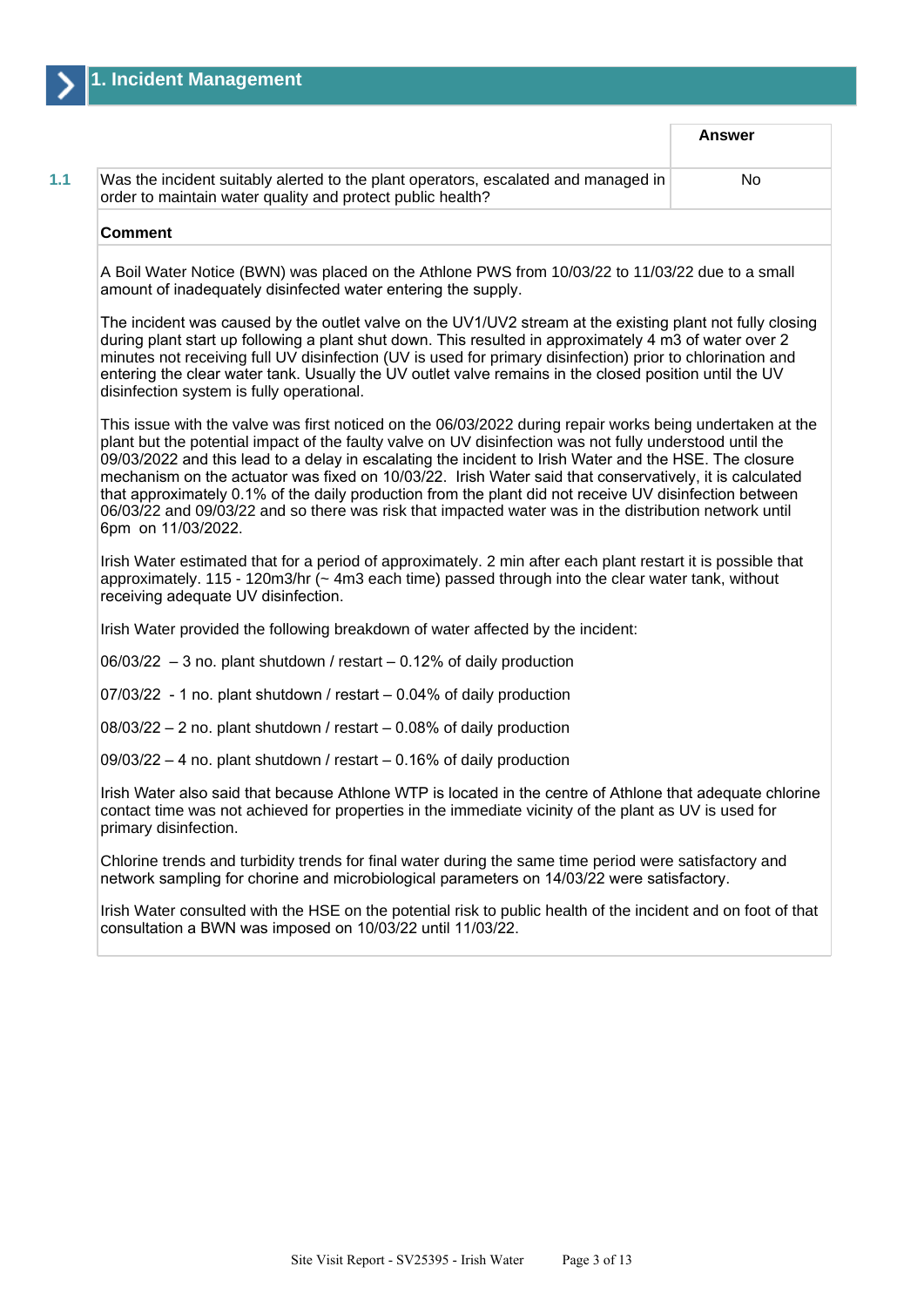

|                                                                                                                                                                                                                                                                                | Answer     |
|--------------------------------------------------------------------------------------------------------------------------------------------------------------------------------------------------------------------------------------------------------------------------------|------------|
| Is the abstraction source(s) adequately protected against contamination?                                                                                                                                                                                                       | <b>Yes</b> |
| <b>Comment</b>                                                                                                                                                                                                                                                                 |            |
| The source of the supply is the River Shannon. Westmeath County Council said that the raw water quality<br>is fairly consistent. Abstraction is 520 m3/hr and there are a suite of online monitors including pH,<br>conductivity, dissolved oxygen, temperature and turbidity. |            |

There is a high turbidity alarm set at 3.5 NTU and a high hydrocarbons alarm at 40ppm with shutdown of the plant after 20 seconds on the latter.

Raw water readings noted at the audit were as follows: UVT was 32.4 %, turbidity 1.5 NTU and pH 8.10.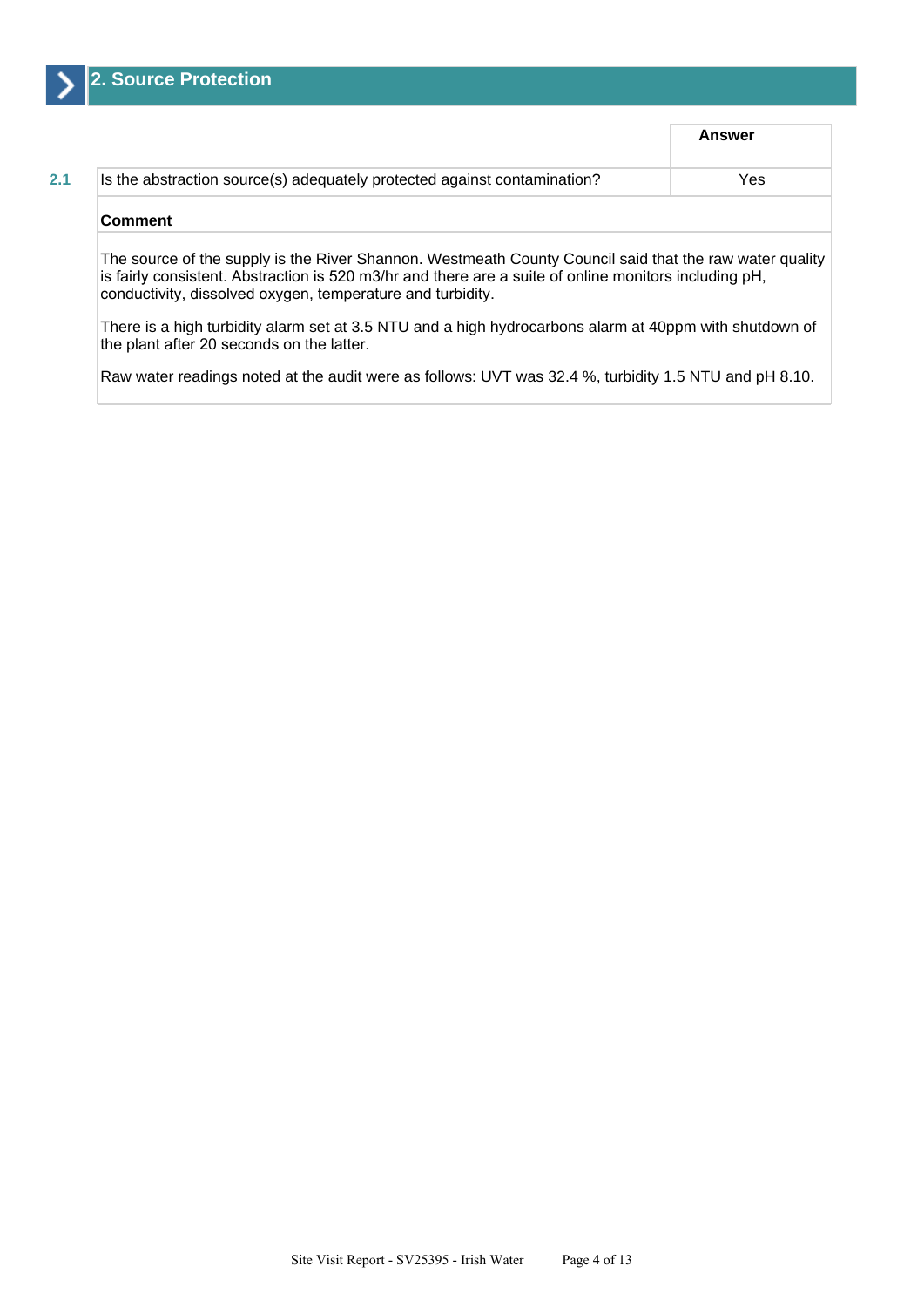

|                                                 | <b>Answer</b> |
|-------------------------------------------------|---------------|
| Are the CFC processes appropriately controlled? | Yes           |
|                                                 |               |

#### **Comment**

Chemifloc 103 (high acid aluminium sulphate) is dosed flow proportionally at a static mixer. There are duty and standby dosing pumps with automatic changeover. Chemifloc 103 is dosed prior to the flow splitting into the existing and supplementary streams.

#### Existing stream

Poly is dosed into the contact tank/splitting chamber. It is dosed flow proportionally with duty/standby dosing pumps. Water then passes to 4 no. clarification units. There is a project underway to replace the lamella plates in the clarifiers with tube settlers and the clarifiers could not be inspected as access was restricted due to construction works.

There is a high turbidity alarm of 1 NTU on the combined settled water from Clarifiers 1 and 2 and from combined settled water from Clarifiers 3 and 4. At the audit the turbidity monitor after Clarifiers 1 and 2 combined was reading 0.52 NTU and the turbidity monitor after Clarifiers 3 and 4 was reading 1.21 NTU which is greater than the 1 NTU alarm. Westmeath County Council staff said that an alarm had been received and that the higher reading was due to an issue with the sample line which occurs intermittently and produces erroneous readings.

#### Supplementary Stream

The clarification process used at the supplementary plant is the Actiflo® system which is a rapid clarification unit that uses Microsand as ballast to accelerate the sedimentation process. There is a high alarm on the clariified water from the Actiflo of 2 NTU and the monitor was reading 1.27 NTU at the audit. No issues were observed with the process.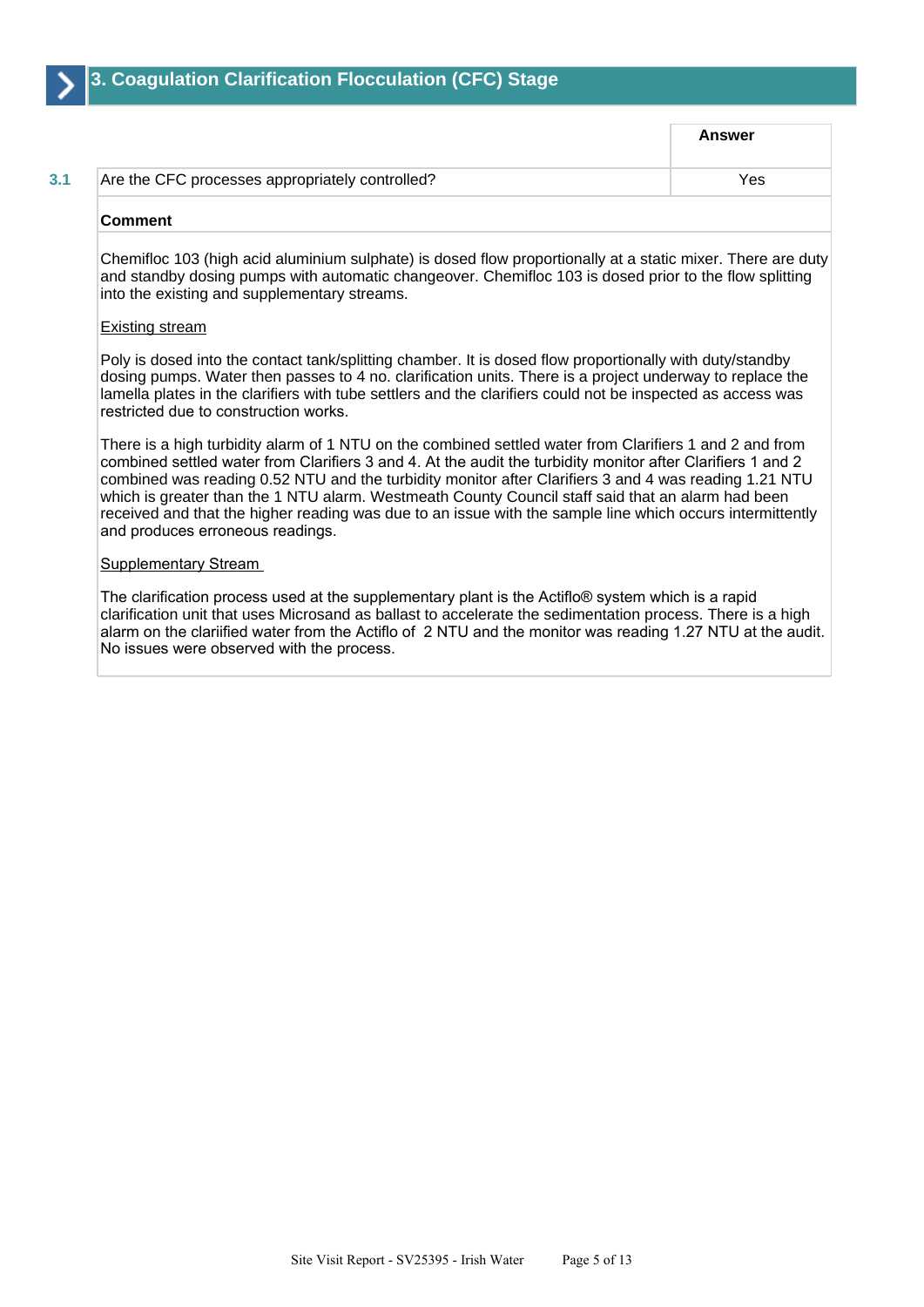

|                                                                       | <b>Answer</b> |
|-----------------------------------------------------------------------|---------------|
| Are the filters designed and managed in accordance with EPA guidance? | No            |
| <b>Comment</b>                                                        |               |

#### Existing Plant

There are 8 no. rapid gravity filters in the existing stream. Settled water from Clarifiers 1 and 2 goes to Filters 1-4 and settled water from Clarifiers 3 and 4 goes to Filters 5-8. The filter media is sand. It has not been replaced since 2014 and the current depth of media in each filter could not be confirmed. Subsequent to the audit Irish Water submitted information that stated that media depths were all < 1000 mm which is the minimum depth required by the EPA Water Treatment Manual: Filtration. There are no media depth gauges on each filter. Westmeath County Council staff said that there are issues with some filters including uneven backwash, mudballing and cracks in the media.

Each filter is washed every 48 hours or if individual filter turbidity exceeds 0.3 NTU. There is a delayed start of 15 minutes before returning the filters to service. The following turbidity alarms are in place:

• 0.3 NTU after each filter; 0.5 NTU after Filters 1-4 combined and Filters 5-8 combined; 1 NTU shutdown pre UV disinfection.

#### Supplementary Plant

There are 4 no. rapid gravity filters in the supplementary plant operating at a design filtration rate of 5.4m/hr. There is dual media with 600 mm sand and 600 mm anthracite. The 4 filters can be operated at a throughput of up to 200 m3/hr when all are operating in parallel and at a reduced flow of 187 m^3/hr (whenever one is backwashing).

The following turbidity alarms and inhibits are in place:

• 0.29 NTU after each filter (5 minutes delay) triggers backwash; 0.3 NTU after each filter (5 minutes delay) triggers shutdown; 0.3 NTU (5 minutes delay) after combined filters triggers shutdown of supplementary plant.

Each filter is washed every 24 hours or if individual filter turbidity exceeds 0.29 NTU.

All filters from the existing and supplementary streams are combined at the clear water tank where there is plant shutdown if turbidity exceeds 0.5 NTU (time delay 1 minute).

|     |                                                                      | Answer |
|-----|----------------------------------------------------------------------|--------|
| 4.2 | Does monitoring indicate that the filters are operating effectively? | Yes    |
|     | <b>Comment</b>                                                       |        |
|     | <b>Existing Plant</b>                                                |        |

Turbidity readings from each filters no.s 1-8 were all reading < 0.1 NTU which is satisfactory and trends viewed at the audit were also satisfactory.

#### Supplementary Plant

At the audit turbidity readings from each filter in the new supplementary plant were < 0.1 NTU which is satisfactory. Trends submitted prior to the audit showed stable trends.

Final water turbidity for the combined existing and supplementary plants was 0.044 NTU.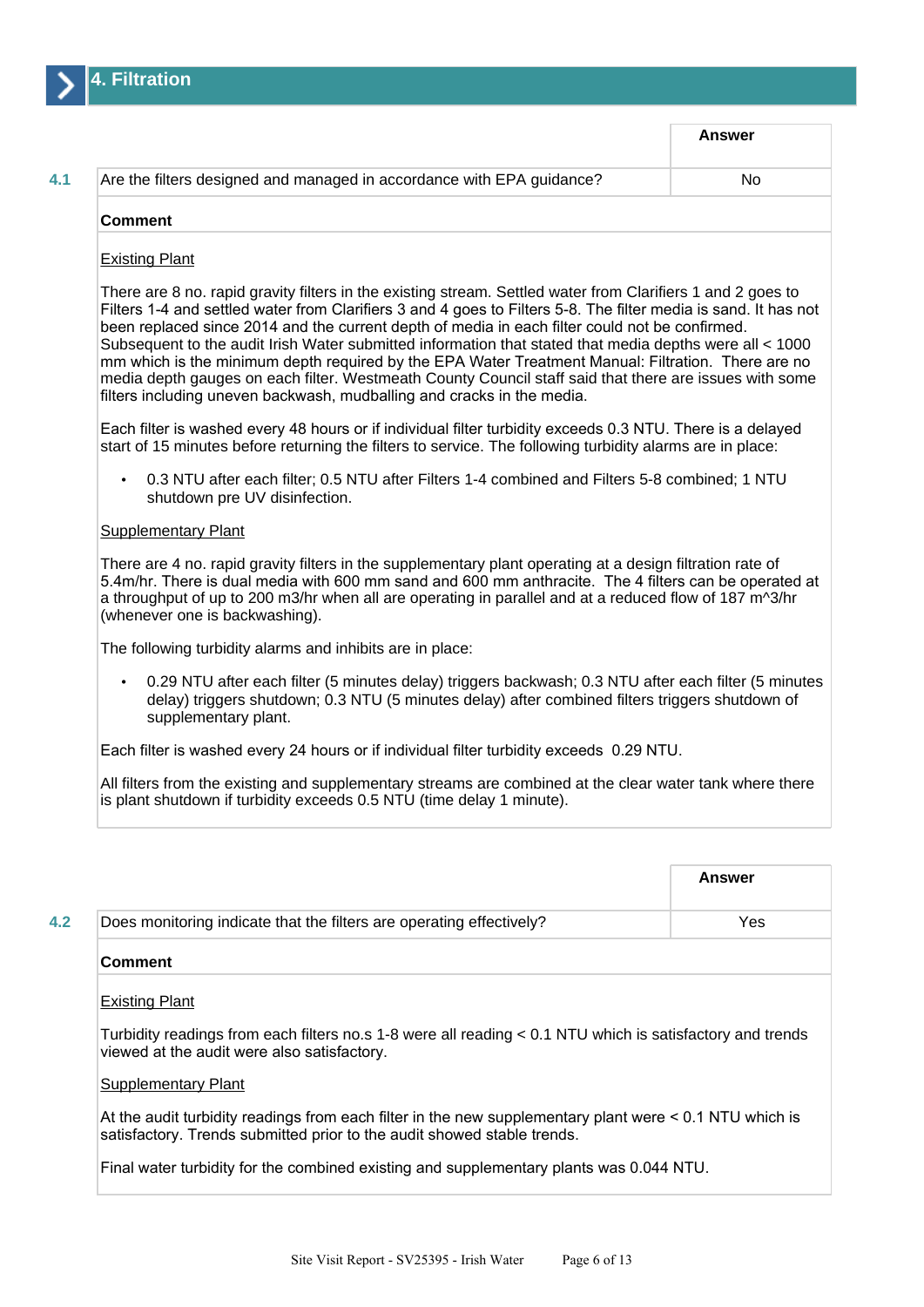

|                                                                                                              | Answer |
|--------------------------------------------------------------------------------------------------------------|--------|
| Is the disinfection system verified using monitors and alarms, with trended data<br>recorded and accessible? | Yes    |
| <b>Comment</b>                                                                                               |        |

## Existing Plant

Primary disinfection is provided by UV with chlorination (using sodium hypochlorite) at the clear water tank provided for secondary disinfection. In the existing plant, the flow is divided into two streams with each stream treated by duty/standby Berson UV units (IL 1500+ Model) with automatic switchover in the event of failure of one of the UV disinfection units.14-15 % sodium hypochlorite is dosed into each line downstream of the UV unit and before the clear water tank. The chlorine is dosed at 2.1—2.3 mg/l with the aim to achieve 1.6 mg/l after the clear water tank. At the audit the dual validation monitors after the clear water tank were reading 1.65 mg/l which is satisfactory.

#### **Supplementary Plant**

Primary disinfection is provided by UV. Sodium hypochlorite is dosed in a static mixer located post UV disinfection. The water is then routed to the inlet chamber of the existing clear water tank where it combines with water from the main plant. The target chlorine dose is between 1.7mg/l and 2.1mg/l and at the audit it was noted to be 1.8 mg/l which is satisfactory. Chlorine trends viewed for the supplementary plant were satisfactory.

Chlorine alarms on the supplementary plant are high chlorine residual setpoint of 2.2 mg/l with shutdown after 10 minutes and low chlorine residual setpoint of 1.4 mg/l with shutdown after 10 minutes.

On the combined existing and supplementary plants there is a low chlorine alarm of 1.4 mg/l with shutdown at 1.0 mg/l and high chlorine alarm at 2.0mg/l with shutdown at 2.2 mg/l.

Data is trended and available to view at the plant and remotely. Trends viewed showed adequate and stable disinfection for UV and chlorine disinfection for both the existing and supplementary plants.

|                                                                                                                                                                                                          | Answer |
|----------------------------------------------------------------------------------------------------------------------------------------------------------------------------------------------------------|--------|
| Are duty and standby chlorine pumps/ UV units in operation?                                                                                                                                              | Yes    |
| <b>Comment</b>                                                                                                                                                                                           |        |
| Duty and standby UV units with autoswitchover and chlorine dosing pumps with autoswitchover are<br>operational on both the existing plant and supplementary plant. Chlorine dosing is flow proportional. |        |

|     |                                      | Answer |
|-----|--------------------------------------|--------|
| 5.3 | Is the UV system suitably validated? | Yes    |
|     | ∣Comment                             |        |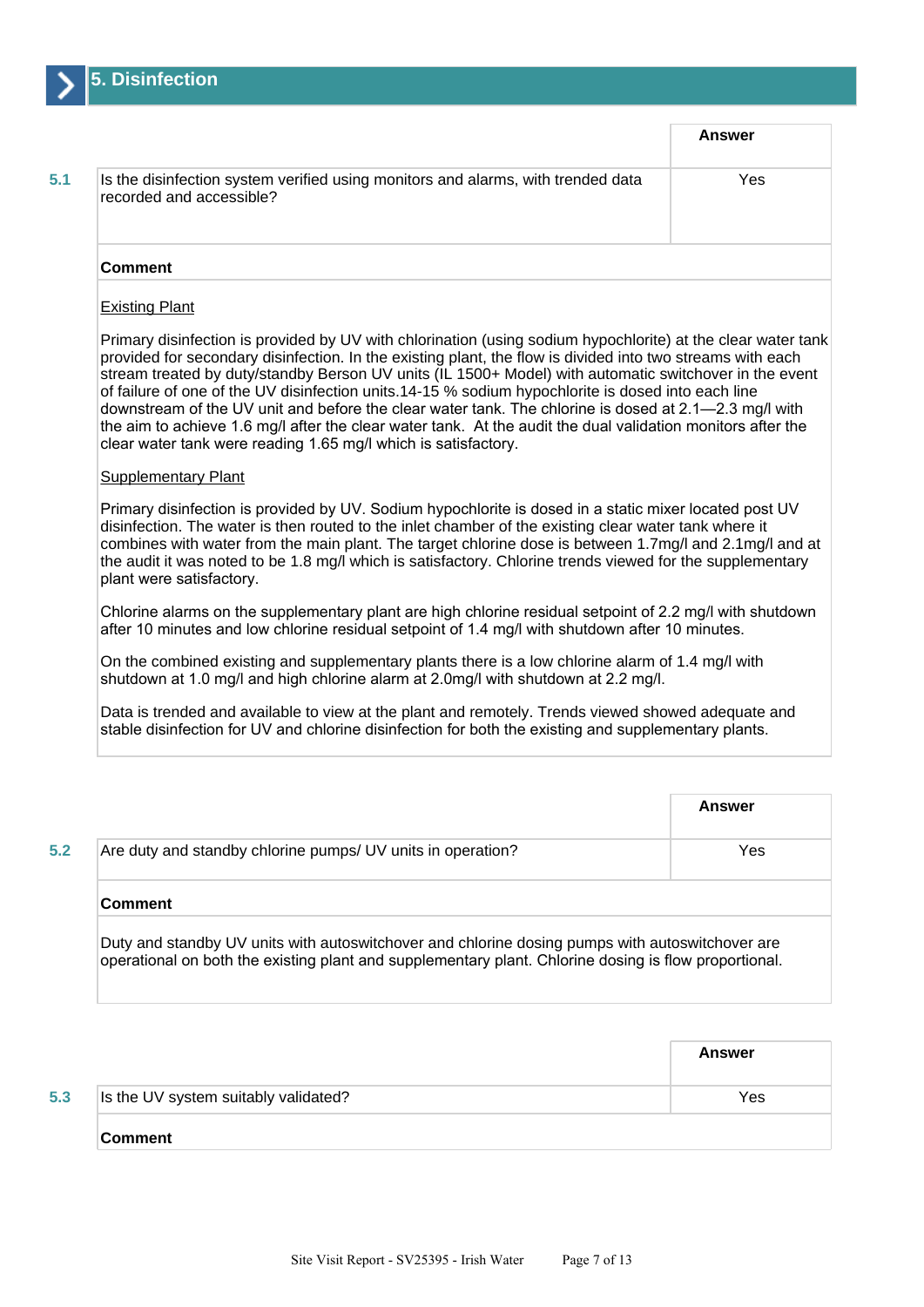## Existing Plant

While Irish Water and Westmeath County Council staff said that the existing UV units are validated, no evidence of the certified validated operating range was available for inspection on the day of the audit. A previous EPA audit conducted on 16/02/2018 confirmed on the day of the audit that the validated operating range of the Berson UV units was as follows: minimum UVT of 75%, maximum flow of 296 m3/hr, minimum flow of 12 m3/hr and a UV dose of at least 40 mJ/cm2.

UV 1 was displaying the following readings: 198.66 m3/hr, UVT 89.4% , UVI 117.1 W/m2 and UV dose 45.3 mJ/cm2

UV3 was displaying the following readings: 155 m3/hr, UVT 89.8%, UVI 92.5 W/m2 and UV dose 47.3 mJ/cm2.

There is also shutdown of the plant if turbidity is > 1 NTU pre UV units for combined filters 1-4 and combined filters 5-8.

Trends viewed showed that UVT generally averages around 88%.

### Supplementary Plant

Irish Water submitted information subsequent to the audit to show that the new Xylem/Wedeco LEX 400e UV units were certified under the USEPA UVDGM methodology and operate on a calculated dose basis. However the information submitted did not provide evidence of the the range of validated UVT and flow rates for the new UV units.

Irish Water said that there is a low UVT setpoint of 75% which triggers shutdown. Trends submitted showed UVT between 80% and 85% generally. If the UV dose falls to 40 mJ/cm2, the process will switch to the standby UV unit and if this fails then the supplementary plant will shutdown.

At the audit the following readings were noted at the supplementary plant:

Combined filter turbidity pre UV 0.087 NTU (shutdown of plant if turbidity >1 NTU)

UV2 was operating at a flow of 134 m3/hr; UVT 86% and UV dose 50.5 mJ/cm2.

|                                                                                                          | <b>Answer</b> |
|----------------------------------------------------------------------------------------------------------|---------------|
| Is there a suitable monitoring frequency for residual chlorine in the network with<br>records available? | No            |
| <b>Comment</b>                                                                                           |               |

Records of manual chlorine tests in the network were not available at the audit. Records submitted after the audit showed chlorine measurements in the network recorded on 2 days in February. Chlorine residuals were > 0.1 mg/l on the days sampled. It should be ensured that chlorine sampling is undertaken several times a week at locations in extremities in the network and that results are recorded.

It is noted that online chlorine monitors are also in operation at 3 no. locations on the network and trends viewed were satisfactory.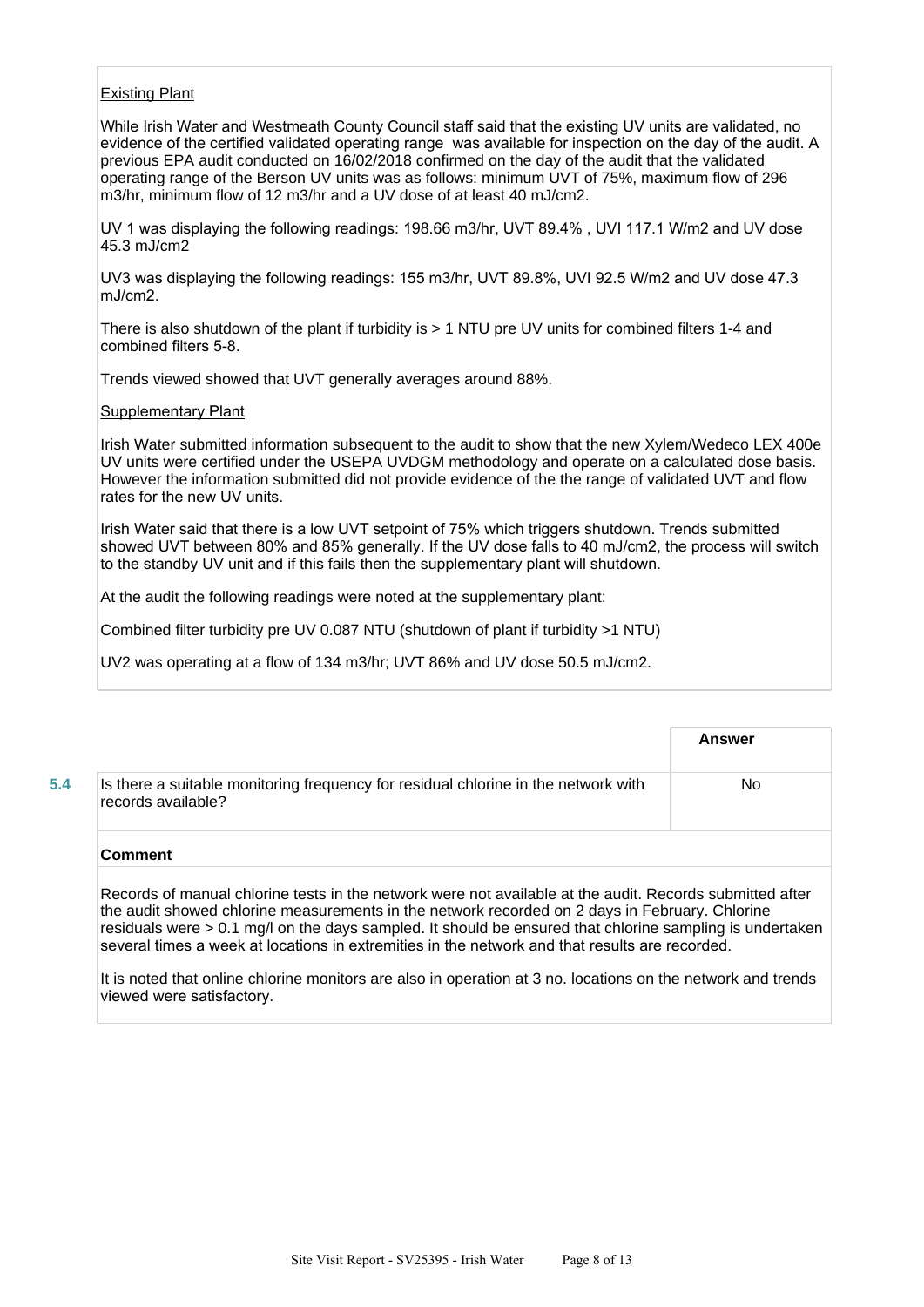|                                                                                                | <b>Answer</b> |  |
|------------------------------------------------------------------------------------------------|---------------|--|
| Are treatment process chemicals appropriately managed and stored?                              | No.           |  |
| <b>Comment</b>                                                                                 |               |  |
| The fill-point for the Chemifloc 103 tank was not locked and was not located in a bunded area. |               |  |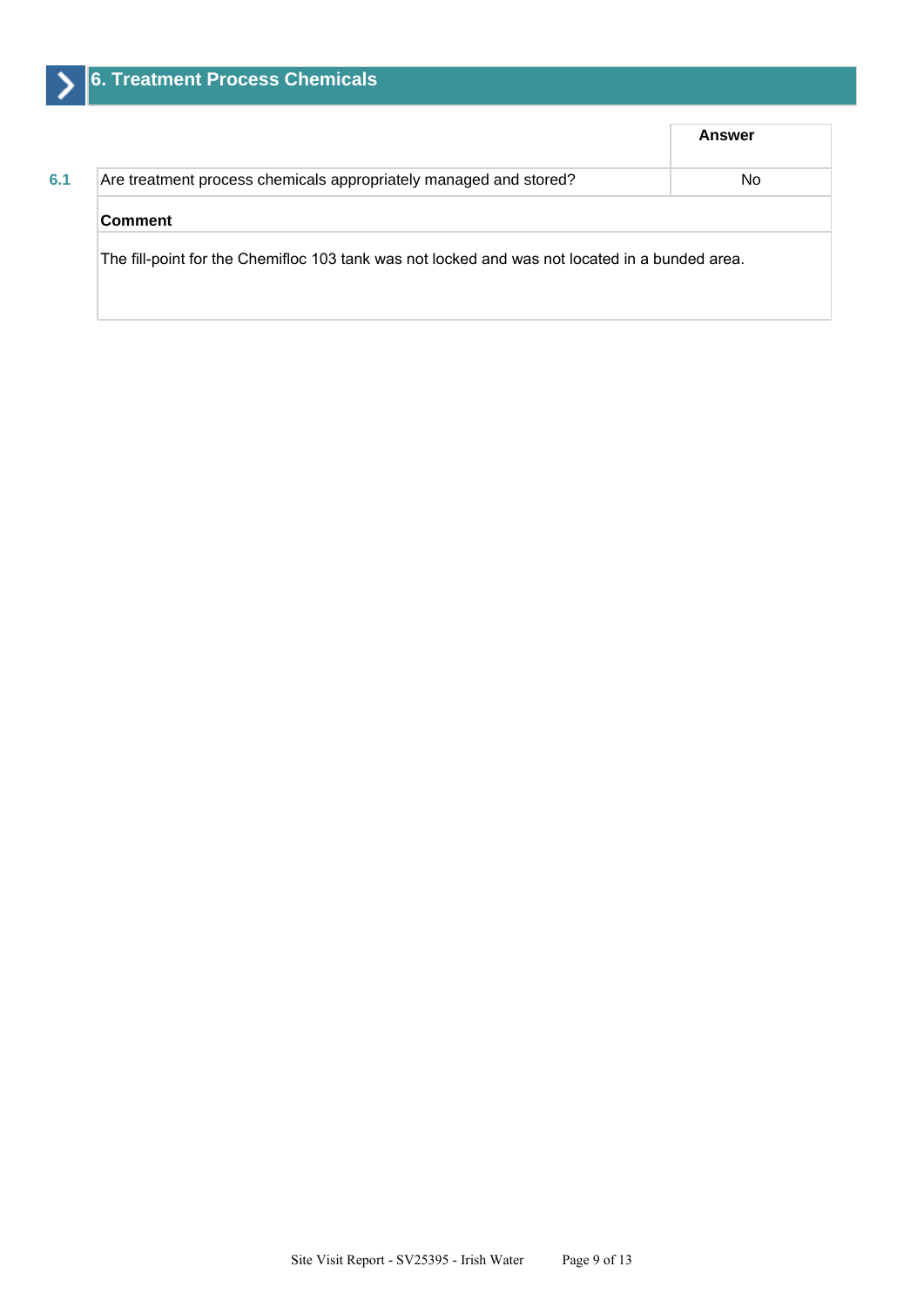|                                                                                                          | Answer |
|----------------------------------------------------------------------------------------------------------|--------|
| Has the protozoal compliance log treatment requirement been identified for the<br>water treatment plant? | Yes    |
| <b>Comment</b>                                                                                           |        |

Backwash supernatant from the supplementary plant is recycled to the head of the works of the existing plant and it could not be verified at the audit if this had been considered when determining the protozoal log treatment requirement.

Settled backwash supernatant from the existing plant is discharged to the river and is not recycled to the head of the works.

|                                                                                                                                                         | Answer |  |
|---------------------------------------------------------------------------------------------------------------------------------------------------------|--------|--|
| Is there a documented alarm response procedure?                                                                                                         | Yes    |  |
| <b>Comment</b>                                                                                                                                          |        |  |
| Incident Response Training has been undertaken for all staff at the plant and a copy of the Incidence<br>Response Guidance Chart was clearly displayed. |        |  |

|                                                                                                                                                                                                                                                                | Answer |  |
|----------------------------------------------------------------------------------------------------------------------------------------------------------------------------------------------------------------------------------------------------------------|--------|--|
| Are suitable plant shutdowns/inhibits in place to prevent the entry of inadequately<br>treated water entering the distribution network?                                                                                                                        | Yes    |  |
| <b>Comment</b>                                                                                                                                                                                                                                                 |        |  |
| Shutdowns of the plant are in place if the UV units fail or operate outside of their validated ranges in the<br>existing and supplementary plants, if turbidity $> 0.5$ NTU in the final water or based on high and low<br>chlorine levels in the final water. |        |  |

|                                                                                                                                               | Answer                                                                                                 |
|-----------------------------------------------------------------------------------------------------------------------------------------------|--------------------------------------------------------------------------------------------------------|
| Are suitable alarm settings in place to alert operators to deteriorating water quality<br>and/or the failure of a critical treatment process? | Yes                                                                                                    |
| Comment                                                                                                                                       |                                                                                                        |
| Suitable alarm settings are in place for filtration, UV and chlorination.                                                                     |                                                                                                        |
|                                                                                                                                               | However the plant would also benefit by the installation of high and low pH alarms on the final water. |

**Answer**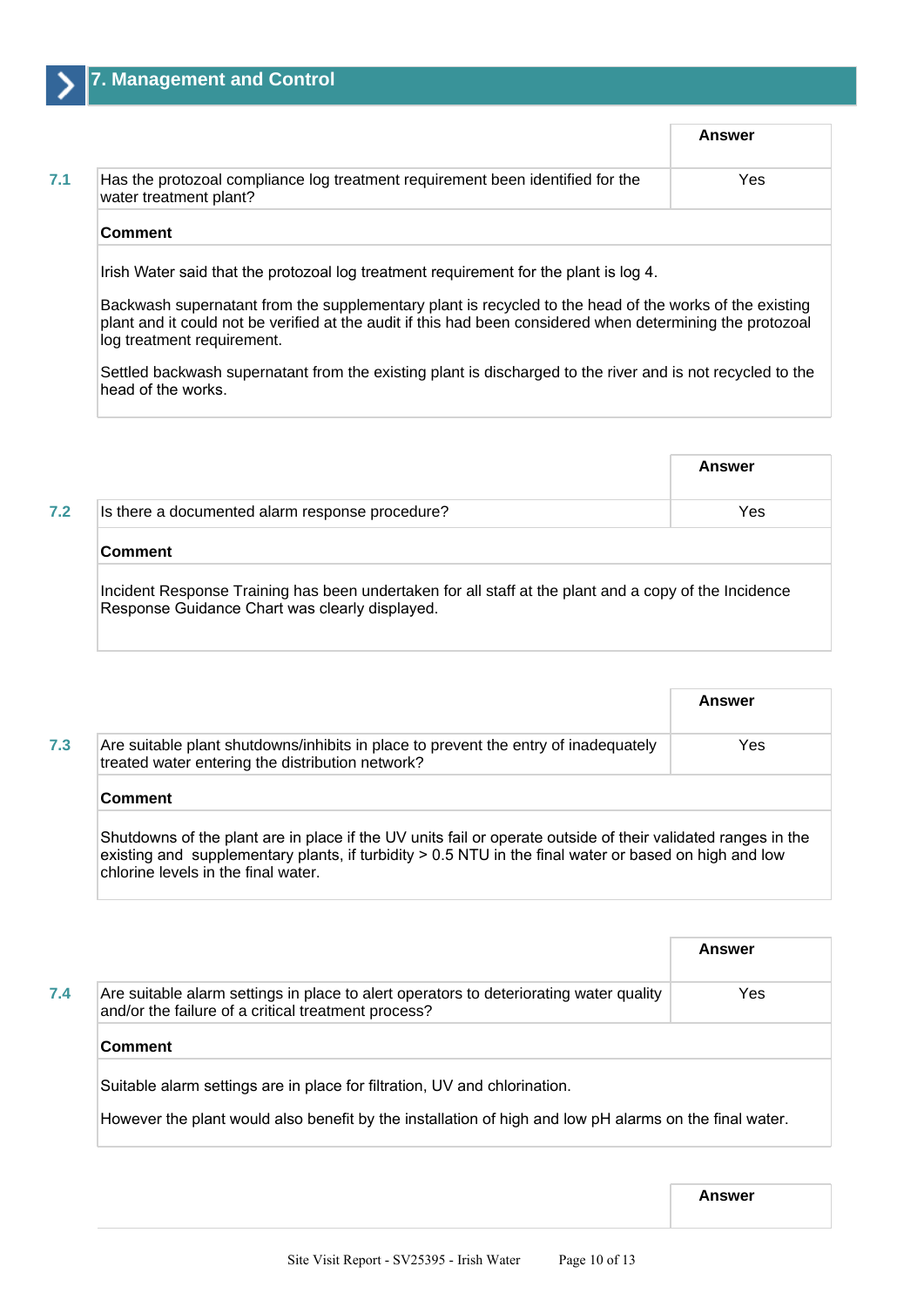| <b>Comment</b>                                                                                         |    |
|--------------------------------------------------------------------------------------------------------|----|
| Are relevant alarms dialled out via a cascade system to allow a timely response by<br>plant operators? | No |

Alarms generated during out of hours are not currently dialled out. Alerts for shutdowns are dialled out to two plant operators simultaneously.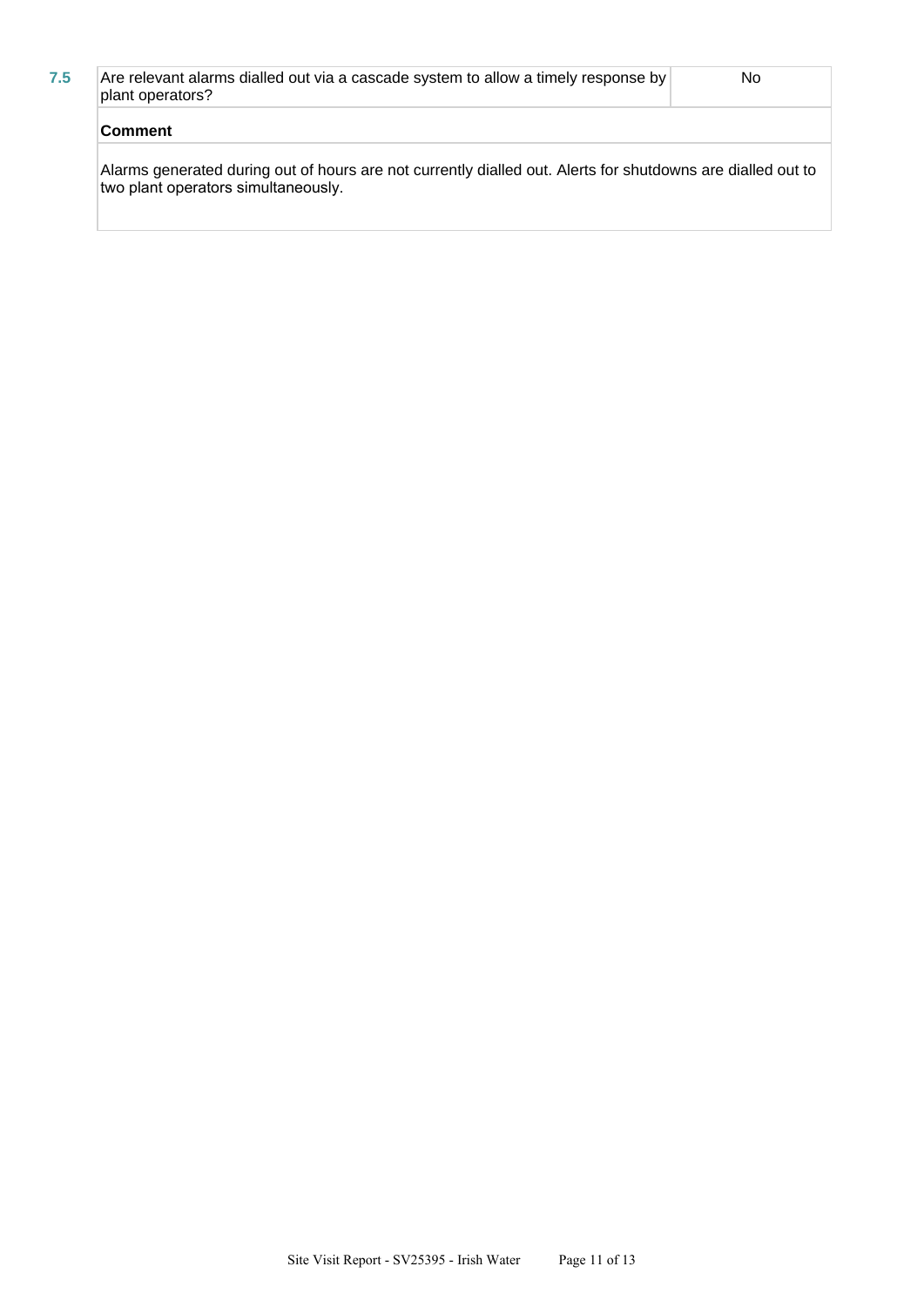

|                                                             | Answer |
|-------------------------------------------------------------|--------|
| Is the fluoridation dosing system appropriately controlled? | Yes    |
| <b>Comment</b>                                              |        |

|                                                                       | <b>Answer</b> |
|-----------------------------------------------------------------------|---------------|
| Are fluoride dosage calculations and monitoring records satisfactory? | Yes           |
| ∣Comment                                                              |               |